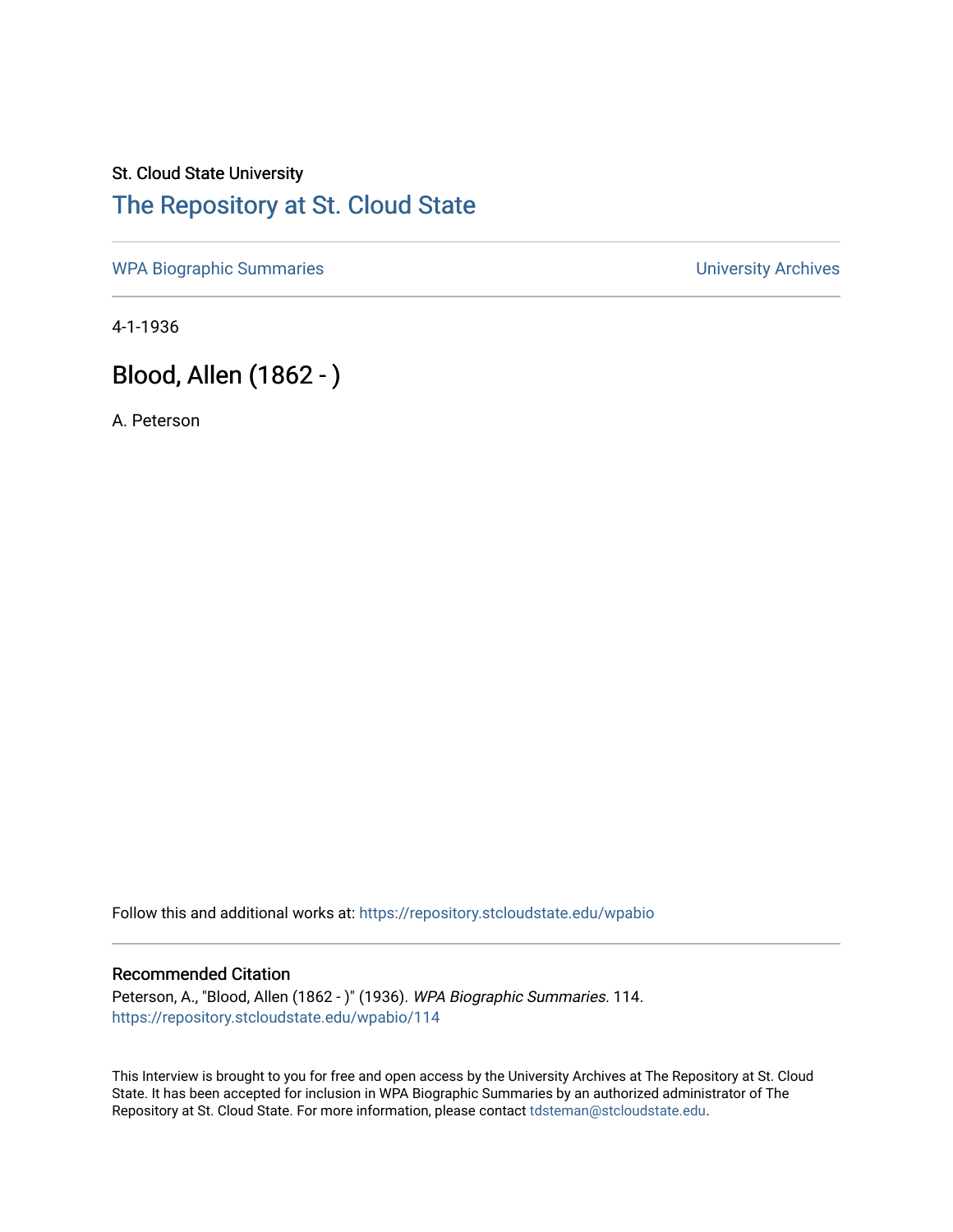Taken from the files of the

Crow Wing County Museum

BLOOD, ALLEN

T)

well a lot

 $_{\rm{M}}$ 

File No.  $B$ - $117$ Given by Recor ded by A. Petersor April 19 <sup>36</sup>

Allen Blood was born October 7, 1862 at St. Cloud.

His father settled there on a homestead in 1858. His father was Samuel Blood, and he served three vears in the Civil War in Company I of Minnesota regiment. He drilled at Fort Ripley and was sent west with Sibley's army to drive out the Sioux Indians who were making so much trouble in Southern Minnesota, they caught them at Sioux River and brought them back to Mankato. There were over three hundred man and women in the tribe. Two of the Indians were convicted and President Lincoln ordered thirty-eight of them to be hung. elder Blood witnessed the hanging.

During the time the Indians around St. Cloud were making touble for the settlers, his mother was afraid of them. One day four of them came to her.home. (Allen was a baby laying in his cradle) and one of the Indians had a spear that they used for spearing muskrats. He would make motions that he was going to kill this baby with the spear and today he still has scars on his body where the spear pricked him. The mother was frantic and finally the other Indians made him stop. They left taking everything she had in the house to eat along with them. After that his mother took him and went backhto Ohio to live with her parents 'till the war was over. When it was over, his father came and brought them back home. Allen was only four years old but he still remembers his trip back home. They came on a steamboat up the Mississippi river to St. Cloud. He remembers hearing his father playing an accordian on the boat-trip.

Mr. Blood took after his father as a musician. He played the violin and of late has won several prizes in the old fiddler's contest.

He was married to Mary Ann Oakes in 1886. They lived at Holden's Ford 'till 1902; then came to Crow Wing County and settled on a homestead, section 11,-township 136, range 26.

When he came to Pery Lake, he and his son had an orchestra and used to play for all the dances in that part of the county. He helped to organize the town of Perry Lake and to build the first school-house in that town. At that time there was only the Olander children and his own to go to school. He was town clerk for fifteen years and was also one of the Trustees for a number of years He helped to build the roads and develop, He recalls the Cleveland depression as being much than the depression of today. At that time they received no Federal aid and got little or nothing for their farm produce.

When he forst came to this county he worked in the woods about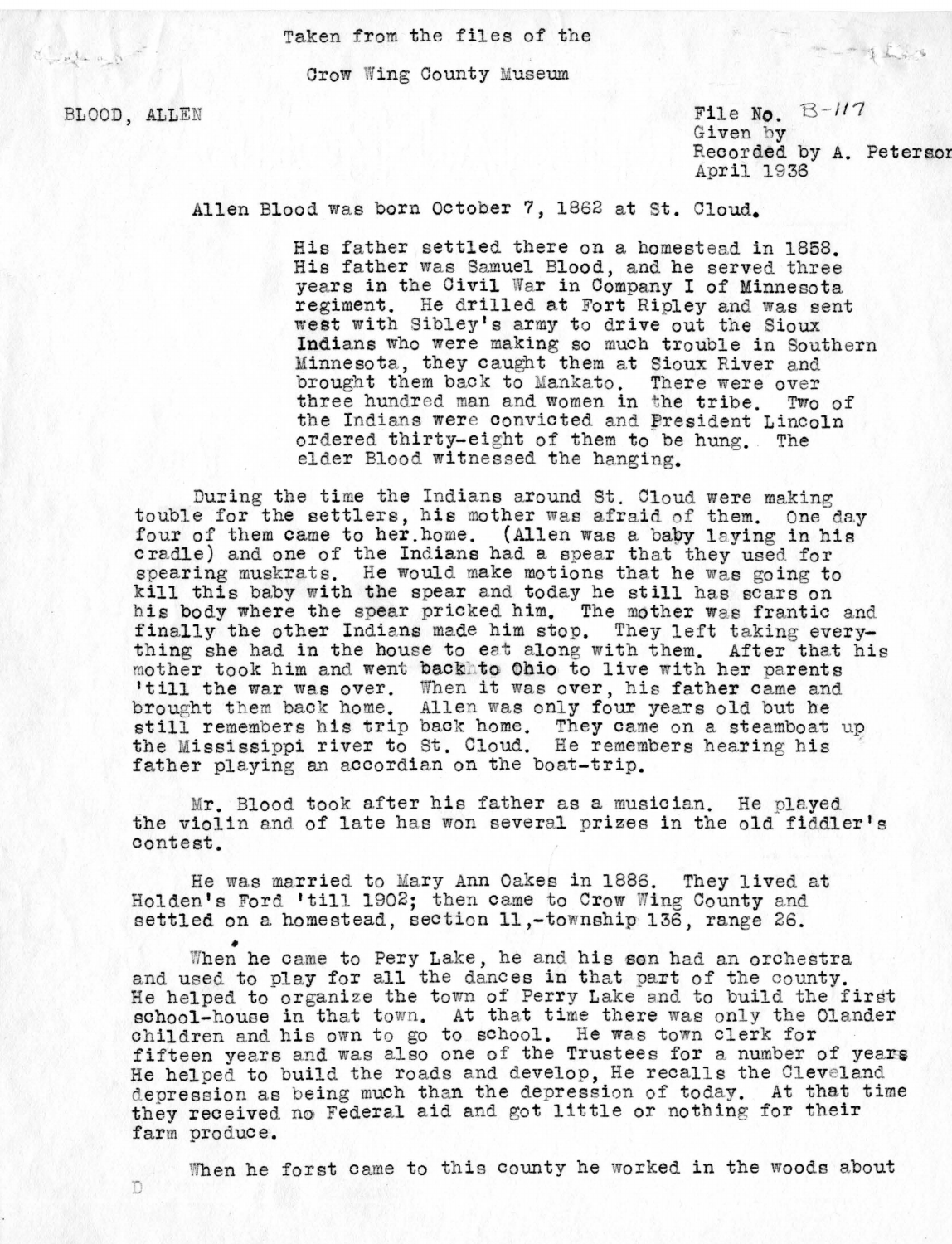Taken from the files of the Crow Wing County Museum

BLOOD, ALLEN File No. The No. The Society of Street by Given by Theorded by A. Peters <sup>A</sup>ril 1936

Kemberly in the winter and drove logs in the spring from Fiberming Brook to Rice river then on to the Mississippi. Then he went to Dagget Brook and drove lobs for many years from there to the Mississippi.

His children are: Lenora, Eva, Louise, Pearl, Emaline, Myrtle, Patricia and Edward and Aaron.